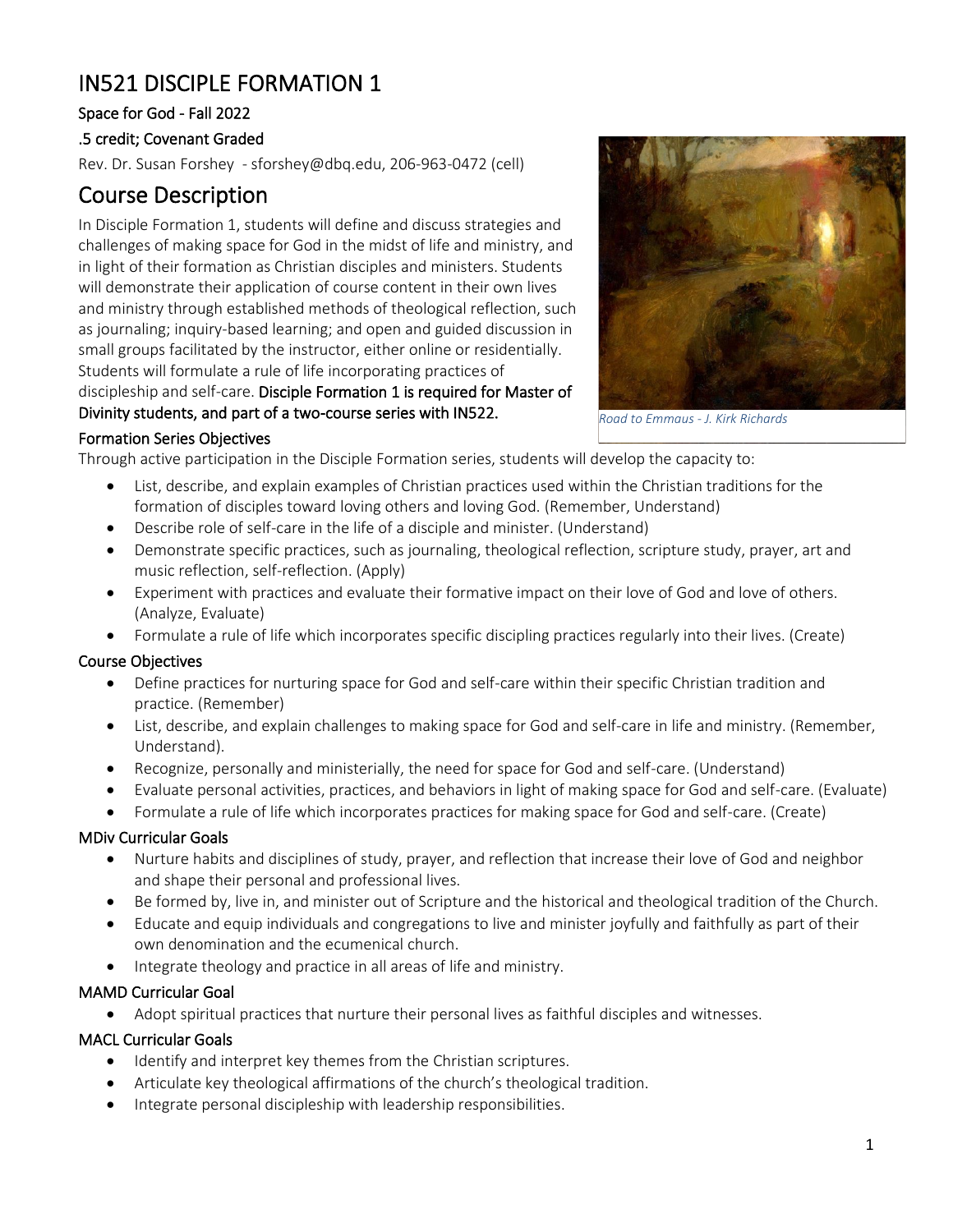## Required Texts

- 1. Smith, James K.A. You are What You Love, ISBN: 978-1587433801
- 2. Tish Harrison Warren. *Liturgy of Ordinary Days*, ISBN: 978-0-8308-4623-8
- 3. Bethany Hoang. *Deepening the Soul for Justice*. Intervarsity, 2012. ISBN 083083463X
- 4. Daily Prayer book or app for your denomination Book of Common Worship (PCUSA) Daily Prayer; Book of Worship (UMC); Book of Common Prayer (Episcopal); etc.

## Course Requirements and Grading

The challenge in ministry and life is learning how to prioritize space for God and discipleship practices--practices which are mostly invisible, unrewarded, and often, seemingly unnecessary. Regularly engaging the course materials and practices can build a habit of making space for God. This course uses a *covenant grading* approach in order to focus on the *consistent* practice of spiritual disciplines over time, rather than making a judgment about the *quality* of practice. It gives you the choice and visible responsibility for completing course discipleship practices. All students will complete the common practices and commit to a path. Different seasons require different amounts and sets of practices. God loves you no matter what! Please decide which path you will be pursuing by September 12.

## Common Practices for *All Students*:

- Designate an intentional time and place for listening and responding to God. *It is encouraged to use the work of this course as the practices for that time with God.*
- Weekly participation in your small group.
- Regular engagement on-line for distance students or attendance in class for residential students. Please see attendance policy.
- Regular participation in a worshiping community as a worshipper; campus students regular participation in UDTS prayer and chapel opportunities, and a local church.
- Craft a *Rule of Life for Fall* (300-400 words), due September 26.
- Complete all practices for week 1 (Trying vs. Training)
- Complete all practices for week 13 (Justice and Prayer)
- Write a *Fall Semester Review* (500 words) due December 18.

## Additional requirements

## *Path 1 (90% of the material or A)*

- Complete all common requirements for the course.
- Complete at least 7 full weeks of practices, as posted on Moodle--Readings, videos, music, forums, activities.
- Write at least 7 weekly journal entries (300-400 words) which place your life into reflective dialogue with the readings for the week, due each Monday, uploaded to Moodle.
- Pray one full daily office (Morning, Noon, and Evening/Night Prayer) weekly (you choose the day).

## *Path 2 (80% of the material or B)*

- Complete all common requirements for the course.
- Complete at least 6 full weeks of practices, as posted on Moodle--Readings, videos, music, forums, activities.
- Write at least 6 weekly journal entries (300-400 words) which place your life into reflective dialogue with the readings for the week, due each Monday, uploaded to Moodle.
- Pray Morning, Noon, or Evening/Night prayer once a week.

## *Path 3 (70% of the material or C)*

- Complete all common requirements for the course.
- Complete at least 5 full weeks of practices, as posted on Moodle--Readings, videos, music, forums, activities.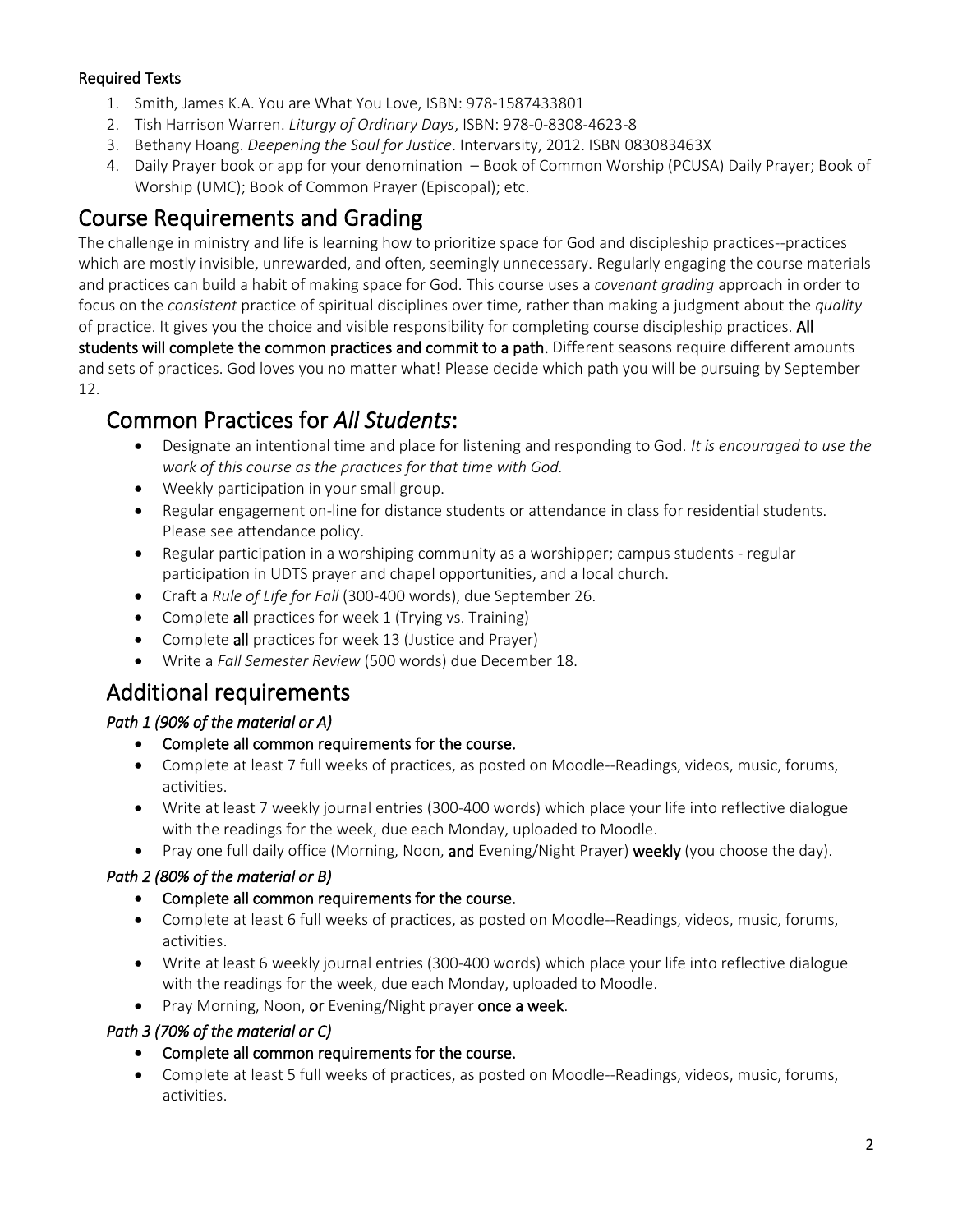- Write at least 5 weekly journal entries (300-400 words) which place your life into reflective dialogue with the readings for the week, due each Monday, uploaded to Moodle.
- Pray one full daily office (Morning, Noon, and Evening/Night Prayer) three times this semester (you choose the days).

## *Path 4 (60% of the material or D)*

- Complete all common requirements for the course.
- Complete at least 4 full weeks of practices, as posted on Moodle--Readings, videos, music, forums, activities.
- Write at least 4 weekly journal entries (300-400 words) which place your life into reflective dialogue with the readings for the week, due each Monday, uploaded to Moodle.

Assignment Policy: If an assignment needs to be turned in late, please let me know the situation prior to the due date. Unexcused late journals/assignments will not be accepted. My expectation: do the assignment "well enough" for the current circumstances you find yourself in.

Online Materials Policy: Lack of engagement online for three consecutive weeks may lead to an automatic administrative withdrawal. Please let me know if an unforeseen circumstance prevents you from participating online.

Attendance Policy: Students are building and deepening habits of completion and good communication while in seminary. Please gift your colleagues with your consistent presence in small groups. The relationships you build in your small groups are important beyond your seminary experience, and you are adding to each person's life, growth, and experience through your attentiveness, support, and prayer. Look out for each other.

### **ADA Compliance Statement**

Reasonable accommodations are available for students who have a documented disability. Please notify Dr. Forshey during the first week of class of any accommodations needed for the course. Late notification may cause the requested accommodations to be unavailable. Confidentiality of all requests will be maintained. All requested accommodations must be approved through the Academic Success Center, 2<sup>nd</sup> floor Myers Library (563-589-3262) [or ASC@dbq.edu\)](mailto:589-3262%20or%20ASC@dbq.edu).

## **Title IX and Jeanne Clery Act Policy Information:**

Title IX: The University of Dubuque is committed to providing a learning, working, and living environment that promotes personal integrity, civility, and mutual respect in an environment free of discrimination on the basis of sex; which includes all forms of sexual misconduct. More information may be found at <https://www.dbq.edu/AboutUD/TitleIX/>

Jeanne Clery Act: The Jeanne Clery Disclosure of Campus Security Policy and Campus Crime Statistics Act requires the distribution of an Annual Security Report and Annual Fire Safety Report to all current faculty, staff, and students and notice of its availability to prospective students, faculty, and staff no later than October 1st of each year. More information may be found at <https://www.dbq.edu/SafetySecurity/JeanneCleryAct/>